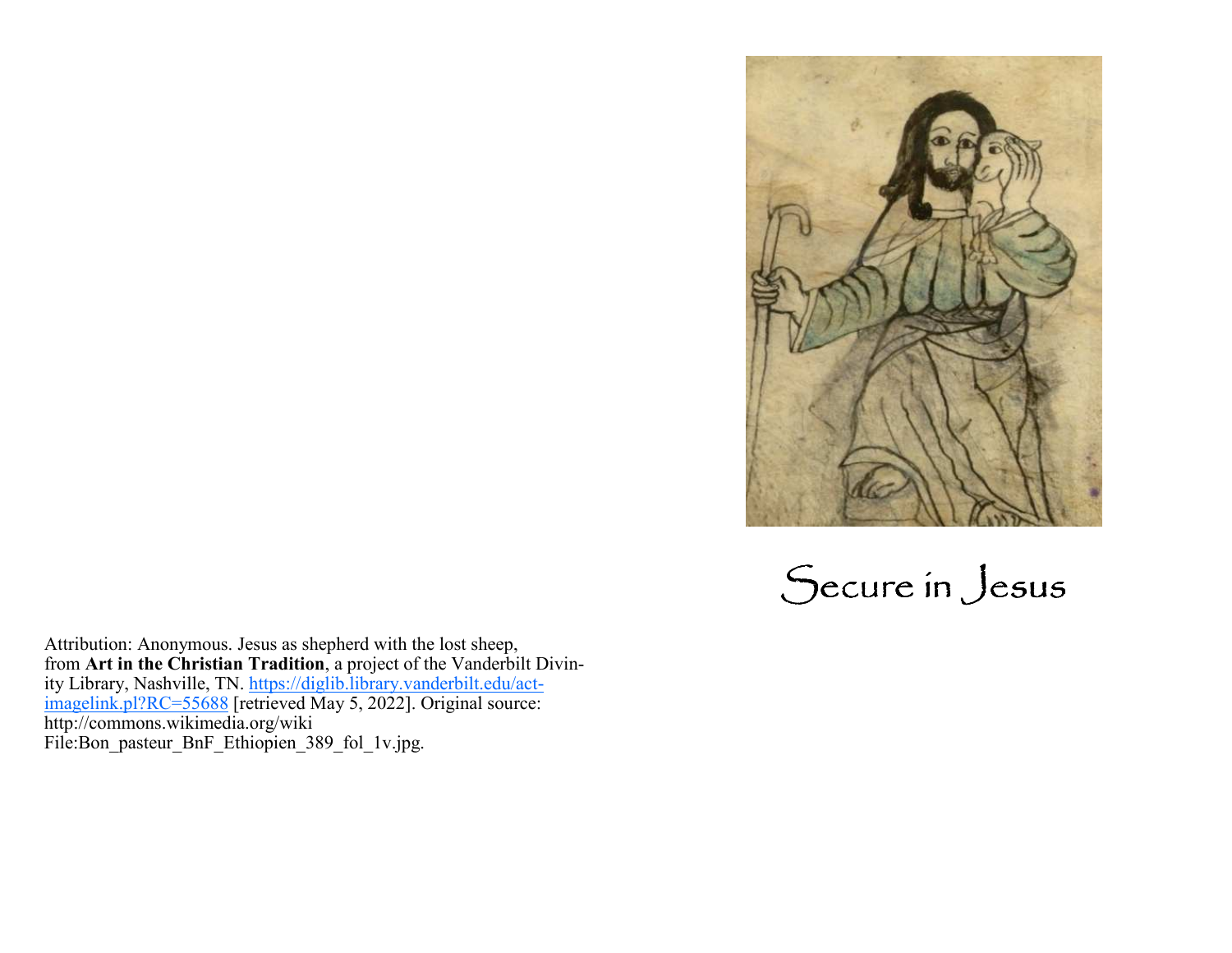# **WEST SWAMP MENNONITE CHURCH**

*W rship Service*

| May 8, 2022           |                                                                                                                                                                                   | 10:30 A.M.            |  |
|-----------------------|-----------------------------------------------------------------------------------------------------------------------------------------------------------------------------------|-----------------------|--|
| Prelude               | "O'Rosnen Whe that d'ove Mendelssothi, a Rollend d Kennylall<br>"PakiseMyimandaikeehrija?us'C <i>bedteelsaelAlben</i><br>"L'éanfing donythe, Niverlastoire There's"--Beath drogan |                       |  |
| Opening Song          | "GentAllShupherd"                                                                                                                                                                 | #352                  |  |
| Welcome               |                                                                                                                                                                                   |                       |  |
| Songs of Praise       | "PWisopthis Checy bo Gradks<br>"TheeKimgknefsk3've"<br>"Jesus, Nhmthabsoveetil names"<br>"His Name is wonderful"                                                                  | #99<br>#100           |  |
| Scripture             | "What aPsahutadil name"                                                                                                                                                           |                       |  |
| <b>Warsture Music</b> | "Leaning doubthe 20: Meriasting arms"                                                                                                                                             | Women's Choir         |  |
| Stessagre             | John 10:22-30                                                                                                                                                                     | Pastor Michael        |  |
| Stergage              | "Longing for light"                                                                                                                                                               | <b>Pastor Michael</b> |  |
| Shaging & Prayer      | "The power of your love"                                                                                                                                                          |                       |  |
| Warshep&Mrsiger       | "Will you let me be your servant"                                                                                                                                                 |                       |  |
| Bendingtoong          | "Lead me, guide me"                                                                                                                                                               | #553                  |  |
| Boseddeteion          | "My Jesus, I Love Thee" ~ Adoniram J. Gordon                                                                                                                                      |                       |  |
| Postlude              | "But the Lord Is Mindful of His Own" ~ Mendelssohn                                                                                                                                |                       |  |

# **This Sunday**

| Worship Leader:            | Deb Stevenback           |
|----------------------------|--------------------------|
| Greeters:                  | Denny & Jan Wieand       |
| Organist:                  | Joan Hallman             |
| Musicians:                 | Brenda Landt, Lynne Rush |
| Videographer:              | Mark Kemmerer            |
| <b>Visual Technicians:</b> | Marsha High, Emily Rush  |
| <b>Sound Technicians:</b>  | Glenn High, Tim Scheetz  |

**Nursery Service** is not being offered at this time.

**Sunday School Classes for Spring Quarter**  The Bible Project continues to meet in Room 104 and via Zoom at 9 am. We are about to start on the Epistles. Contact Lynne Rush if you would like to join this class.

| <b>West Swamp Mennonite Church</b><br>2501 Allentown Road, Quakertown, PA 18951<br>215-536-7468 |                             |  |  |  |
|-------------------------------------------------------------------------------------------------|-----------------------------|--|--|--|
| E-Mail: westswamp1@verizon.net                                                                  | Website: www.westswamp.org  |  |  |  |
| <b>Pastor:</b> Michael Howes<br>717-419-4228, howes.michael@gmail.com                           |                             |  |  |  |
| <b>Commissions &amp; Deacons:</b>                                                               |                             |  |  |  |
| Ministry Team, Randy Rush                                                                       | Mission, Glenn High         |  |  |  |
| <b>Community, Nancy Jacobs</b>                                                                  | Stewardship, vacant         |  |  |  |
| Discipleship (DISCO), Katie Mood                                                                | Worship, vacant             |  |  |  |
| <b>Church Secretary:</b> Lynne Rush                                                             | <b>Treasurer:</b> Pat Bevan |  |  |  |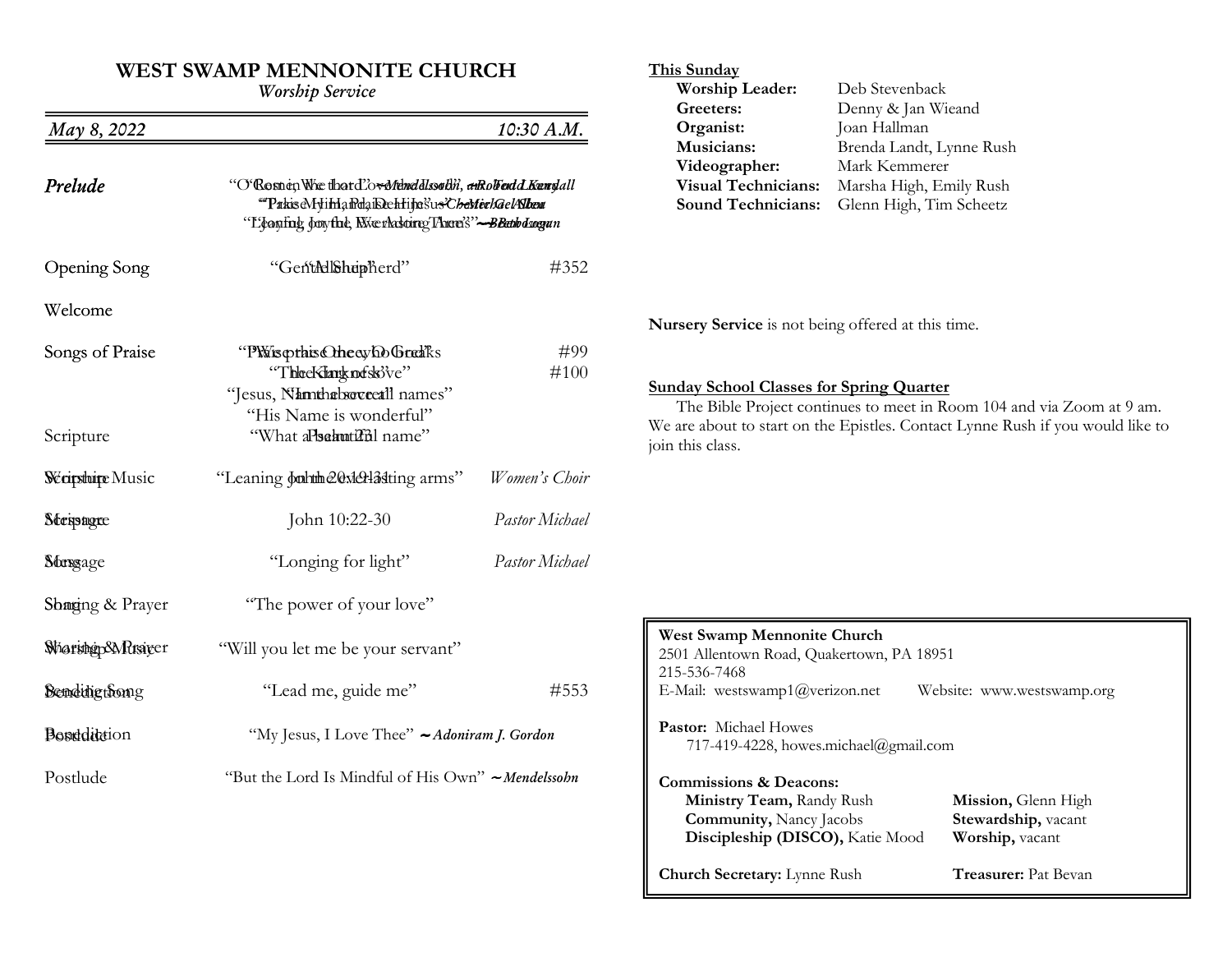*Mennonite Mission Network requests prayer for Colleen and Pablo Fast, who have been asked by leadership of the Paz Church in Brazil to help shepherd a congregation in Apuí for about eight months. Pray for the Fasts as they transition from their home along the Purus River to a new culture that focuses on cattle-raising and lumber.Continue to pray for those in our congregation who are experiencing illness and ongoing medical treatment.* 

*Welcome to West Swamp Mennonite Church May 8, 2022* 

*Reflecting God in our living, loving & serving* 

# **Calendar**

May 8May 10, 8 amMay 11, 6:30 pmMay 11, 7:15 pmMay 15, 5:30 pm

 Mother's Day Knotting & Quilting Chimin' In m Choir<br>m Speak m Spaghetti Dinner<br>R. Silont Auction & Silent Auction

Today's sanctuary flowers are given by the Mood family in loving memory of Donna Mood-Leber and the many legacies of motherhood here at West Swamp. To honor those that have gone before us and celebrate those that we love, Community Commission invites each woman to take a marigold home this morning after the service. Blessings to all this Mother's Day.



### **Weekly Prayer Focus:**

 *May is Mental Health Awareness Month. Pray that those in our community who struggle with mental health issues will have the resources they need to be cared for.*